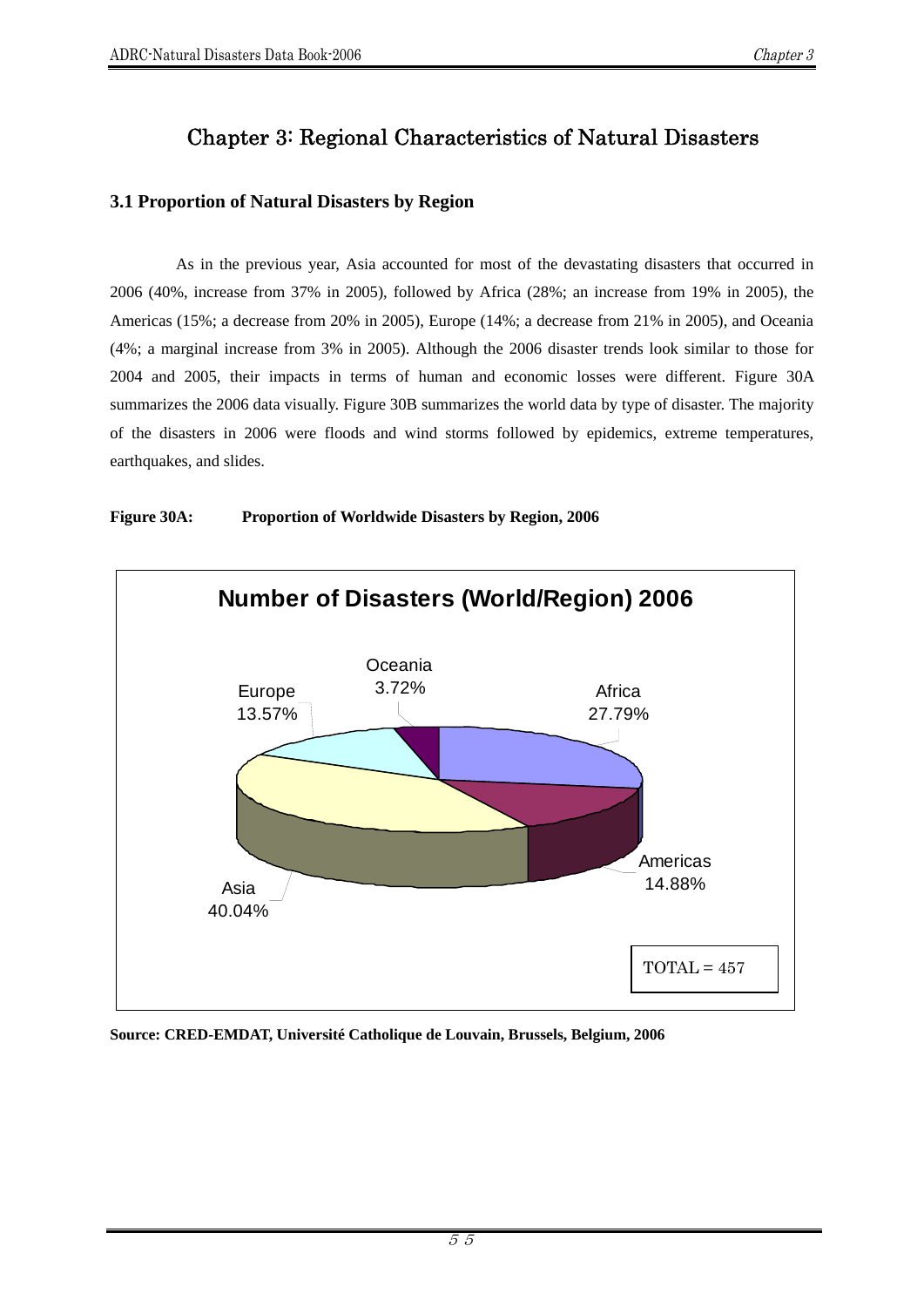

#### **Figure 30B: Proportion of Worldwide Disasters by Type, 2006**

**Source: CRED-EMDAT, Université Catholique de Louvain, Brussels, Belgium, 2006** 

As can be seen in Figure 31A, the majority of people killed by natural disasters in the year 2006 lived in Asia, which accounted for 59% of the total number of people killed by disasters worldwide (considerable decrease from 91% in the previous year). (This decrease from 2005 to 2006 is mainly due to the heavy death toll in 2005 caused by South Asian earthquake that struck India and Pakistan). In 2006 once again Asia accounted for the majority of the people killed due to the floods in China and India, windstorms and slides in the Philippines and the earthquake and tsunami in Indonesia. Another significant region is Africa, which accounted for 26% of the people killed in 2006 (considerable increase from 3% in the previous year 2005 and this is due to the heavy dead toll in Africa caused by epidemic and flood in 2006). The number of people killed in Europe increased from 2% in 2005 to 12% in 2006. This is due to the extreme temperature conditions that prevailed in Europe in 2006. The Americas also saw a decrease in people killed, from 4% in 2005 to 2% in 2006. Oceania registered almost the same number of people killed by natural disasters as in the previous year. The heavy death toll in Asia caused by the Asian disasters in 2006 makes other regions' figures look smaller in 2006 as in the previous years' trend. Earthquakes, epidemics and floods were responsible for the majority of the death toll worldwide (61%), followed by extreme temperature, wind storms and floods, as shown in Figure 31B.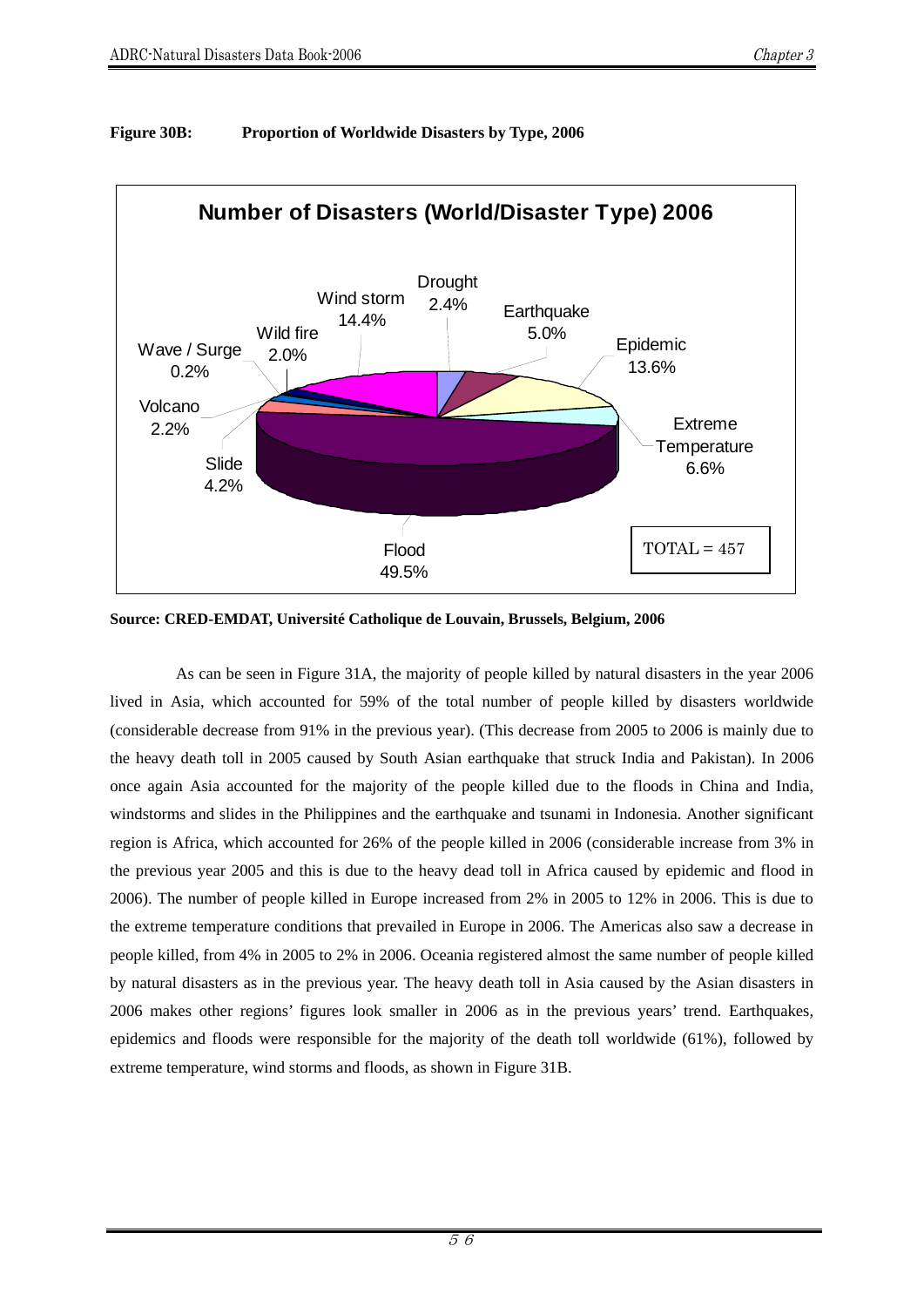

# **Figure 31A; Proportion of People Killed Worldwide by Region, 2006**

**Source: CRED-EMDAT, Université Catholique de Louvain, Brussels, Belgium, 2006** 

**Figure 31B: Proportion of People Killed Worldwide by Disaster Type, 2006** 

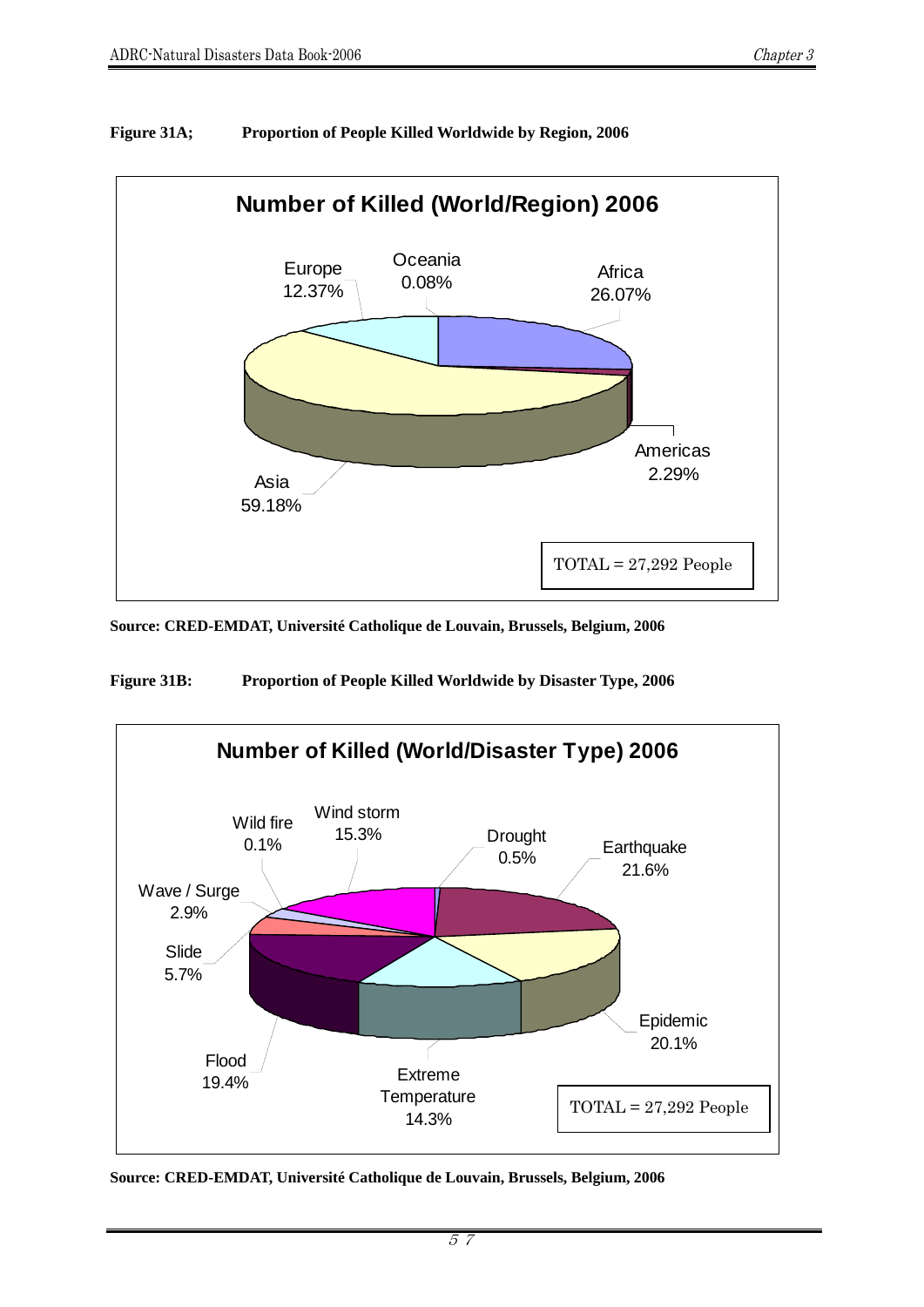The number of total affected people deccreased from 158 million in 2005 to 135 million in 2006. As shown in Figure 32A, the Asian region accounted for the highest percentage of total affected people, with 89% in 2006. This is an increase from the previous year's 83%. But the real number of total affected people in Asia this year 2006 has decreased by 8.6%. This an interesting point to note this year. In addition to the 2006 Asian disasters, which affected many people in Asia, other disasters in other parts of the world, especially Africa, also had a significant impact. The number of total affected people in every region worldwide decreased significantly over previous year. Nevertheless, the trend clearly reflects Asia's continued vulnerability to natural hazards. Figure 32B shows the percentages of total affected people by disaster type. Hydro-meteorological disasters, such as floods, wind storms, and droughts had a significant impact on people worldwide.



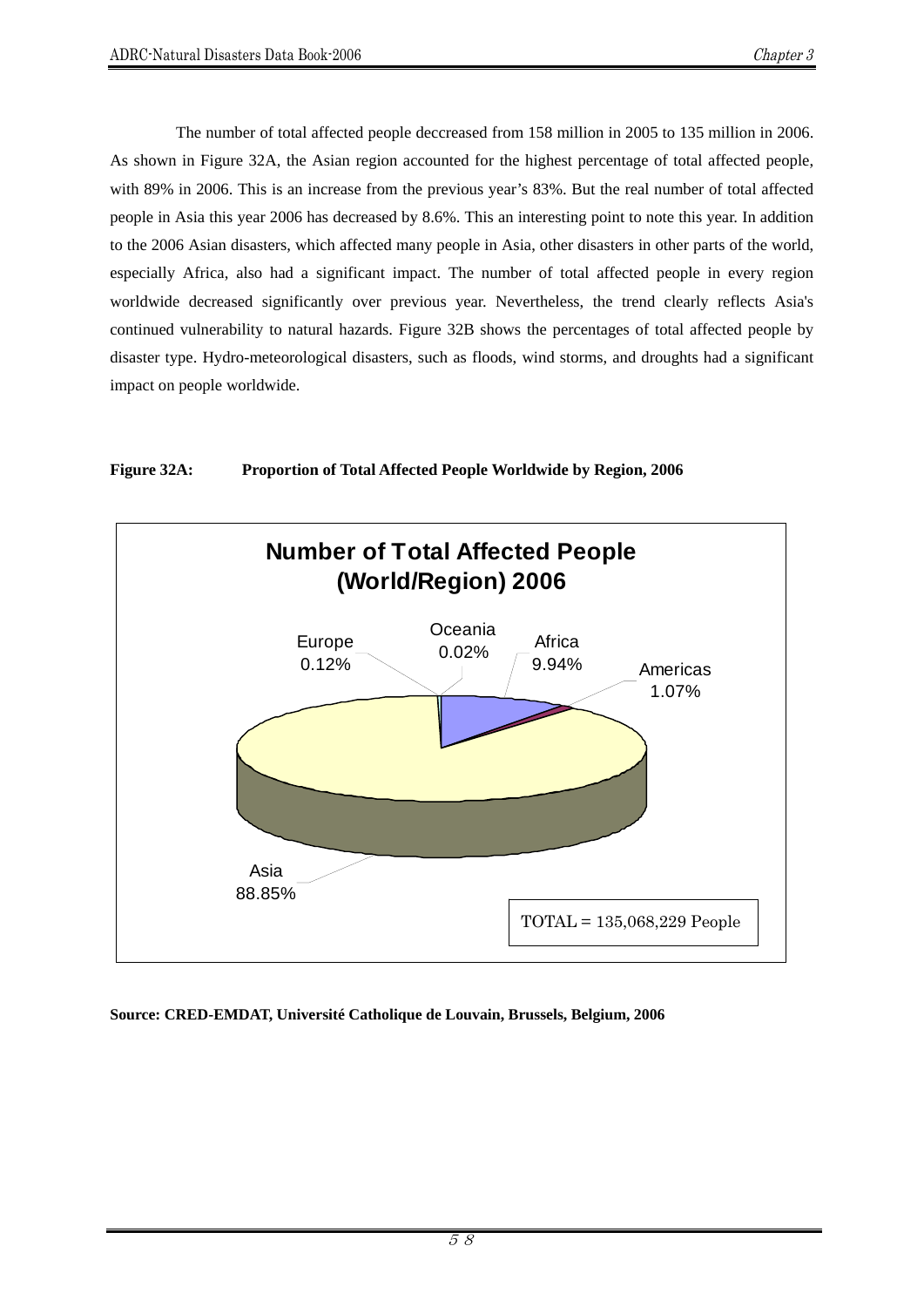# **Figure 32B: Proportion of Total Affected People Worldwide by Disaster Type, 2006**



**Source: CRED-EMDAT, Université Catholique de Louvain, Brussels, Belgium, 2006** 

As in the previous years (except in 2005 in which Americas accounted for the highest damage), Asia accounted for more than two-thirds of the economic damage caused by natural disasters in 2006 (Figure 33A). This is mainly due to the impact of the earthquake and tsunami in Indonesia, windstorms and slides in the Philippines, floods in China and India in 2006. Asia accounted for more economic damage than in the previous year (in 2005, it was 12%), a tremendous increase from 2005. The majority of damage in Asia was due to windstorms, floods and earthquakes. The Americas (15%) accounted for the next highest level of economic losses, in contrast to the pattern in 2005 in terms of damage (in 2005, it was the highest at 86% due to hurricanes Katrina, Wilma and others). All other regions accounted for much less of the economic damage sustained in 2006.

Figure 33B shows the amount of damage worldwide for 2006 by disaster type. Wind storms and floods were the leading causes of damage worldwide, followed by earthquakes. The socio-economic structure of these regions and the disaster occurrences and countermeasures could be attributed to these trends. Overall damage decreased by about 87% from the previous year 2005, from US\$159 billion to US\$20 billion.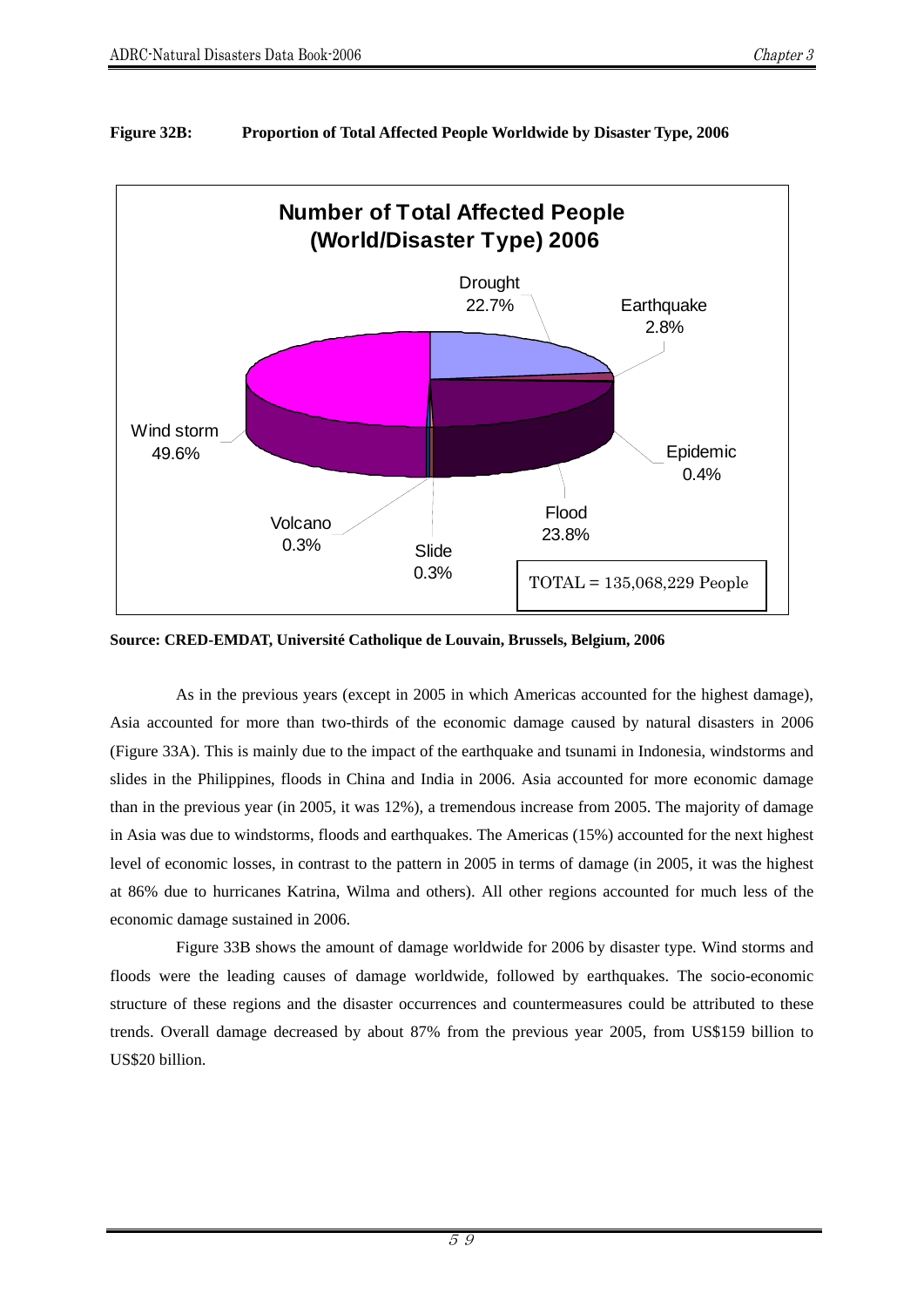

#### **Figure 33A: Proportion of Worldwide Damage by Region, 2006**

**Source: CRED-EMDAT, Université Catholique de Louvain, Brussels, Belgium, 2006** 





#### **Source: CRED-EMDAT, Université Catholique de Louvain, Brussels, Belgium, 2006**

 These figures indisputably demonstrate that the disaster vulnerability of the Asian region cannot be neglected in relation to global sustainable development and the need of stronger disaster countermeasures.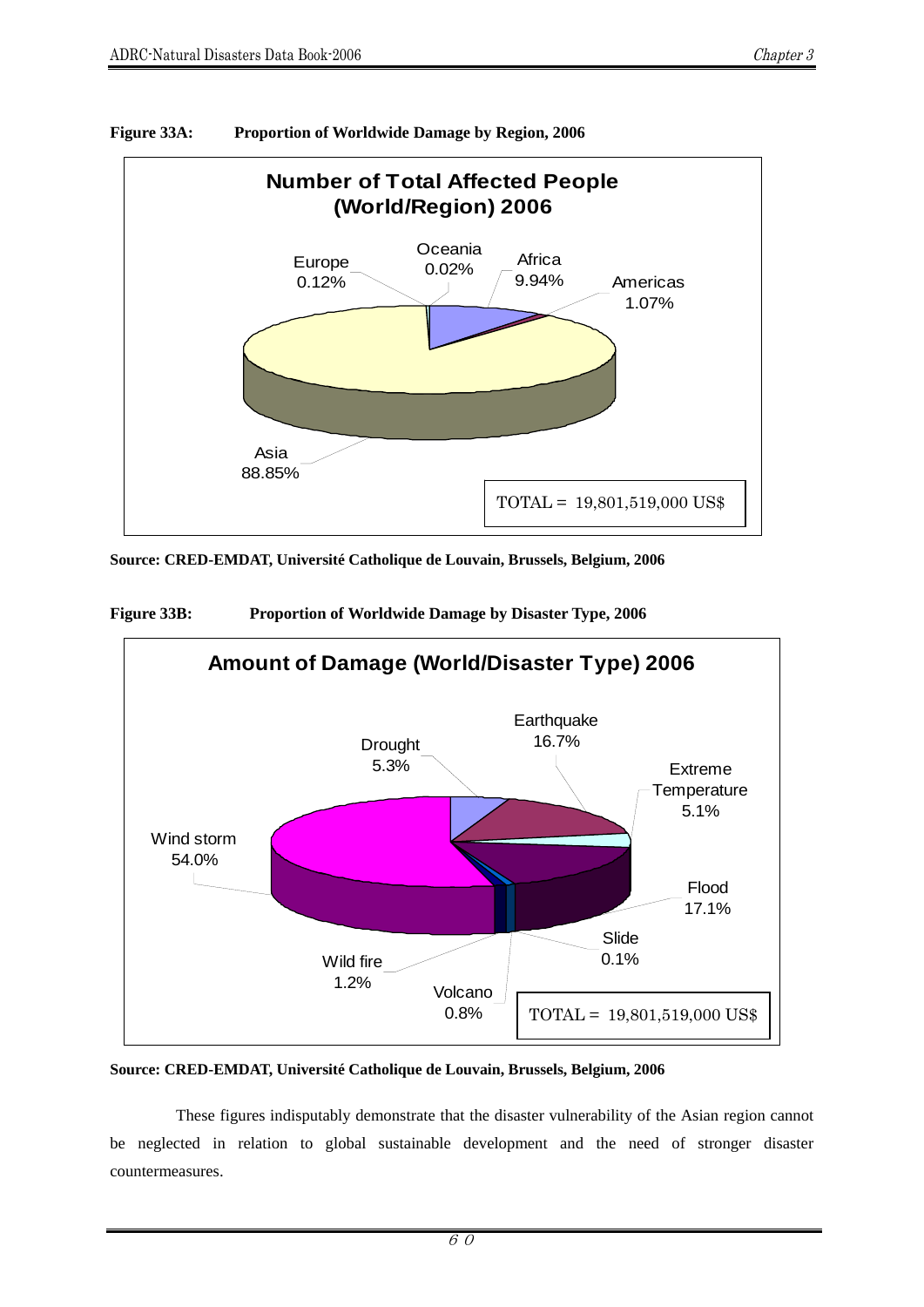# **3.2 Natural Disasters around the World**

# **3.2.1 Characteristics of Disasters in Africa**

About 93% of the natural disasters that occurred in Africa in 2006 consisted of floods, epidemics and droughts (Figure 34). Furthermore, the majority of the human losses (99.5%) in Africa were due to epidemics, floods, and droughts (Figure 35). Meanwhile, the majority of people affected by disasters in Africa were affected by droughts, which account for nearly 81% of the total affected people in Africa in 2006 (Figure 36). The same pattern was seen in the previous year 2005, when droughts accounted for almost 94% of the people affected. Droughts, floods and epidemics accounted for nearly 99% of the total affected population in Africa in 2006. Kenya, Malawi, Uganda and Burundi were severely hit by drought. It is interesting to note, however, that all of the economic damage sustained in Africa was caused by flooding in 2006 as it was in the previous year 2005 (Figure 37). These figures show Africa to be a disaster-prone region with socio-economic vulnerabilities, where the majority of human suffering comes from droughts, floods, and epidemics.



#### **Figure 34: Proportion of Disasters in Africa by Type, 2006**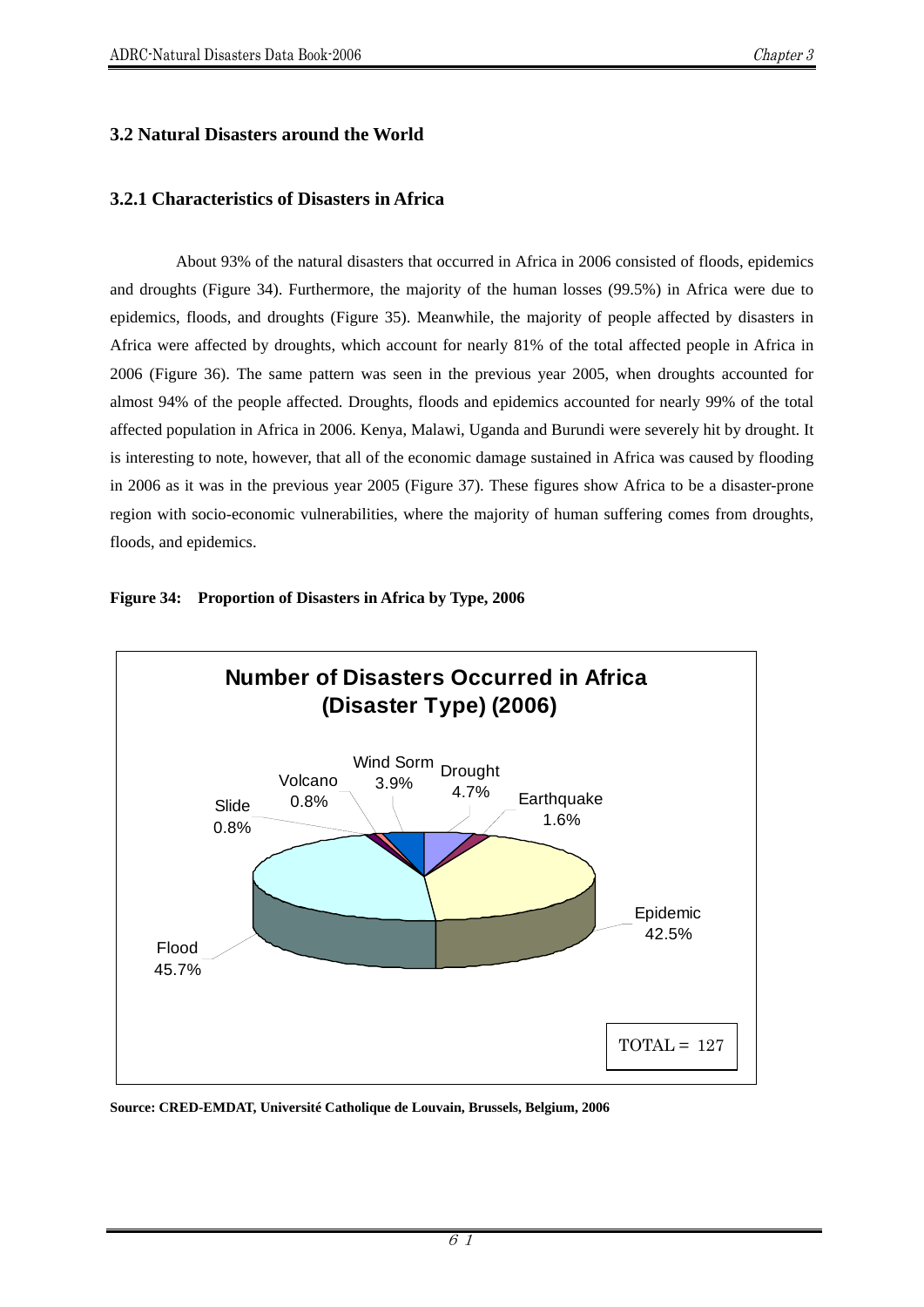

**Figure 35: Proportion of People Killed in Africa by Disaster Type, 2006** 

**Source: CRED-EMDAT, Université Catholique de Louvain, Brussels, Belgium, 2006** 



**Figure 36: Proportion of Total Affected People in Africa by Disaster Type, 2006**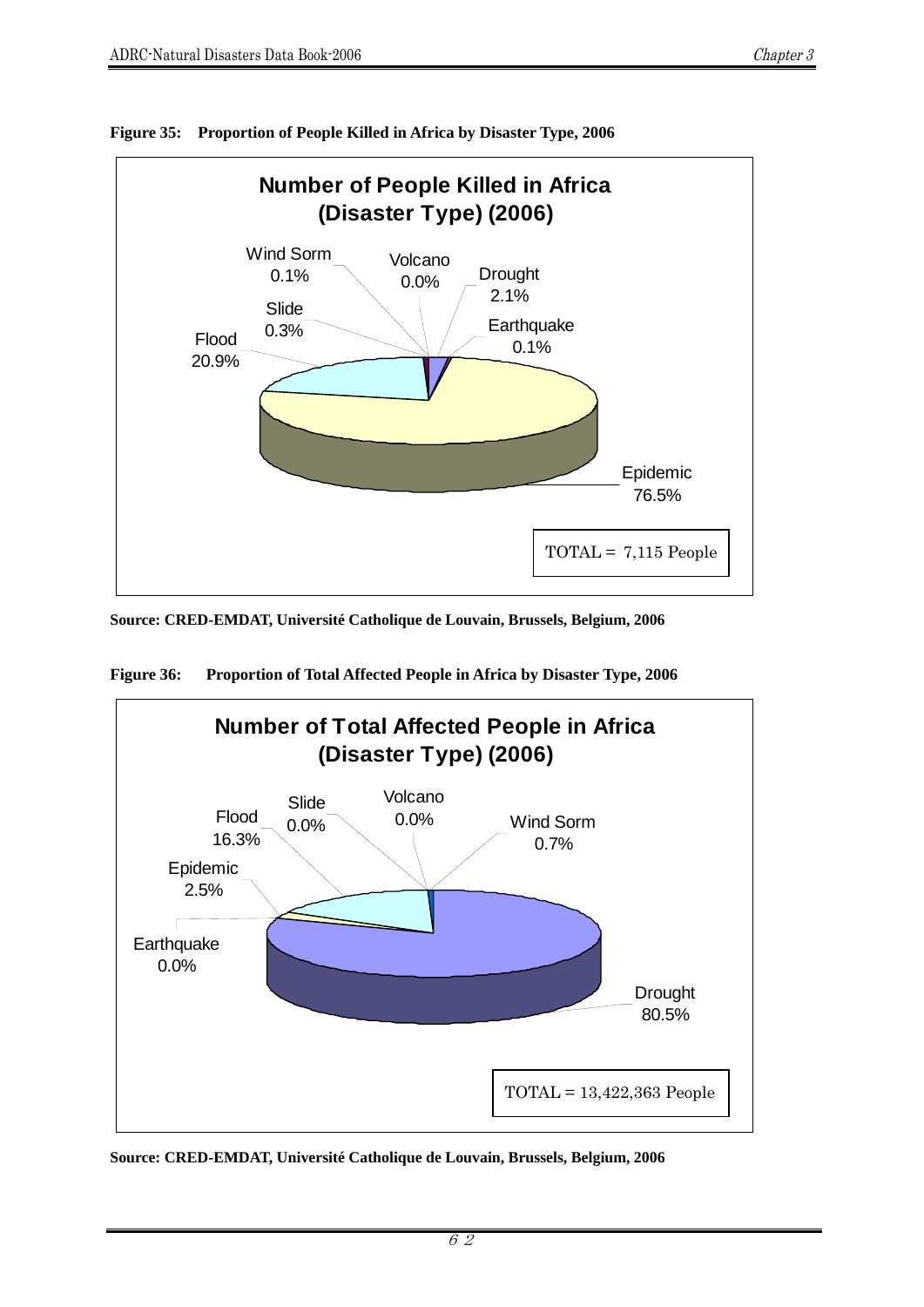# **Figure 37: Proportion of Damage in Africa by Disaster Type, 2006**

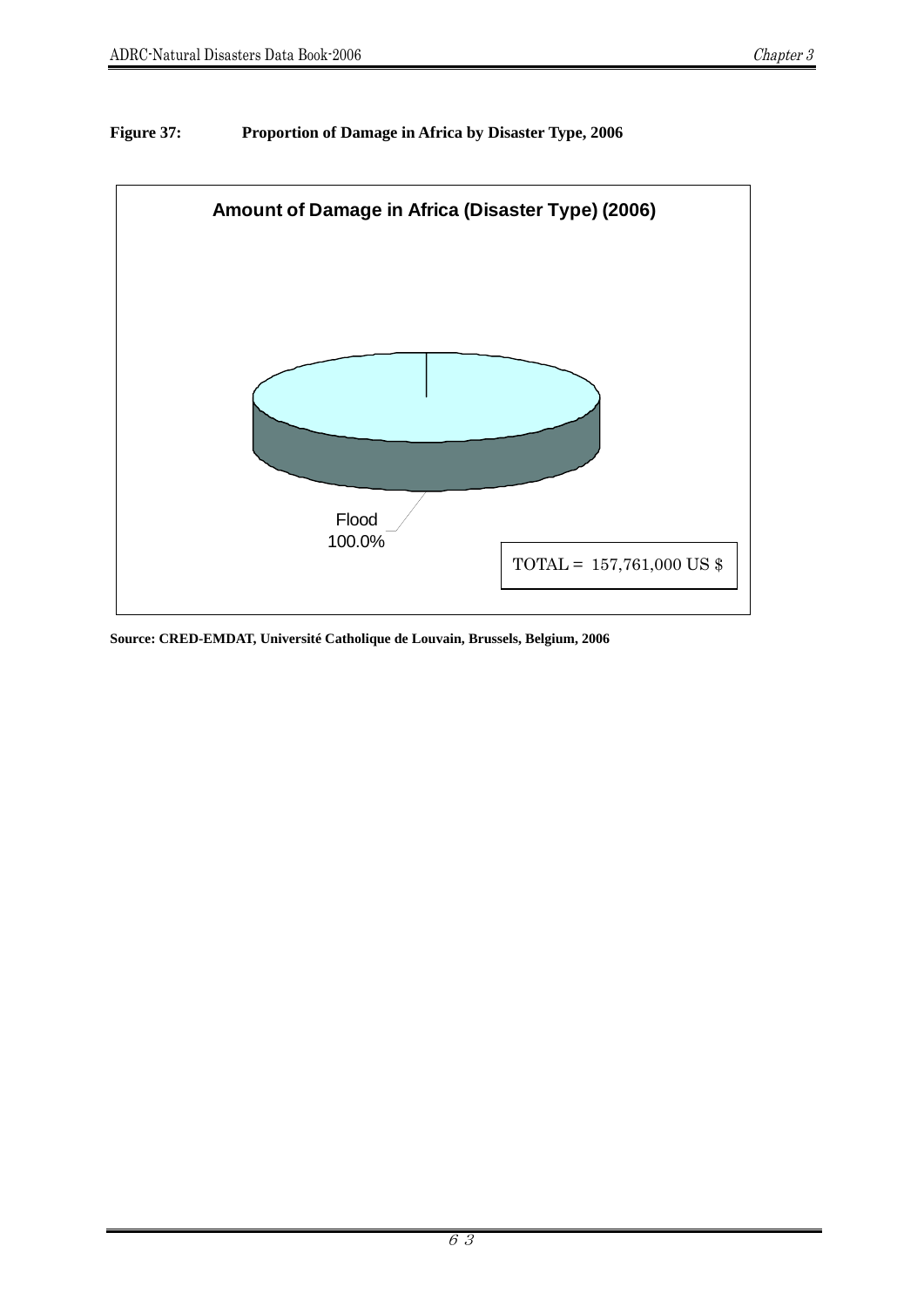# **3.2.2 Characteristics of Disasters in the Americas**

In the Americas, that includes the countries of North and South America, flood, and windstorms accounted for the vast majority (almost 72%) of natural disasters that occurred in 2006 as it was in the previous year 2005 which was a devastating year. Extreme temperatures, volcano eruptions and wildfire also created devastation in the Americas in 2006. In terms of human loss and suffering, about 94% of people killed were by floods, extreme temperatures and wind storms. Nearly 99% of the people affected were affected by wind storms, floods and volcano activities. The majority of the economic damage sustained was caused by floods in 2006. In 2005, severe damage was caused by the historic hurricanes that rocked United States. Severe damage was inflicted by floods and tornados that hit the US and the Caribbean, and the volcano activity in Ecuador. Figures 38 to 41 show that the Americas were visited by significant hydro-meteorological disasters in 2006, as they had been in 2003, 2004 and 2005 as well. Overall the human and economic losses have decreased in the Americas in 2006 in comparison to the previous years.



#### **Figure 38: Proportion of Disasters in the Americas by Type, 2006**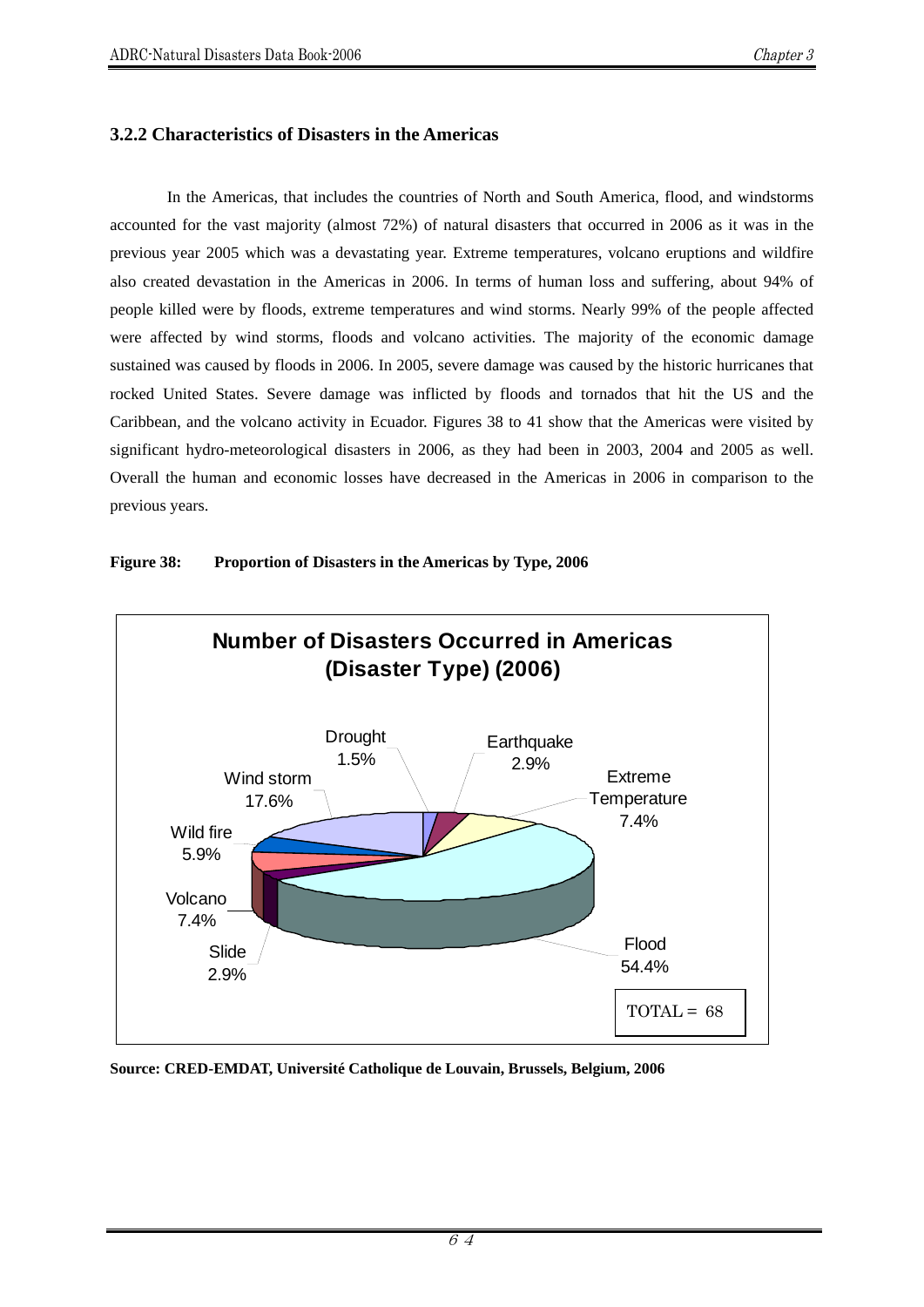

**Figure 39: Proportion of People Killed in the Americas by Disaster Type, 2006** 

**Source: CRED-EMDAT, Université Catholique de Louvain, Brussels, Belgium, 2006**

**Figure 40: Proportion of Total Affected People in the Americas by Disaster Type, 2006** 

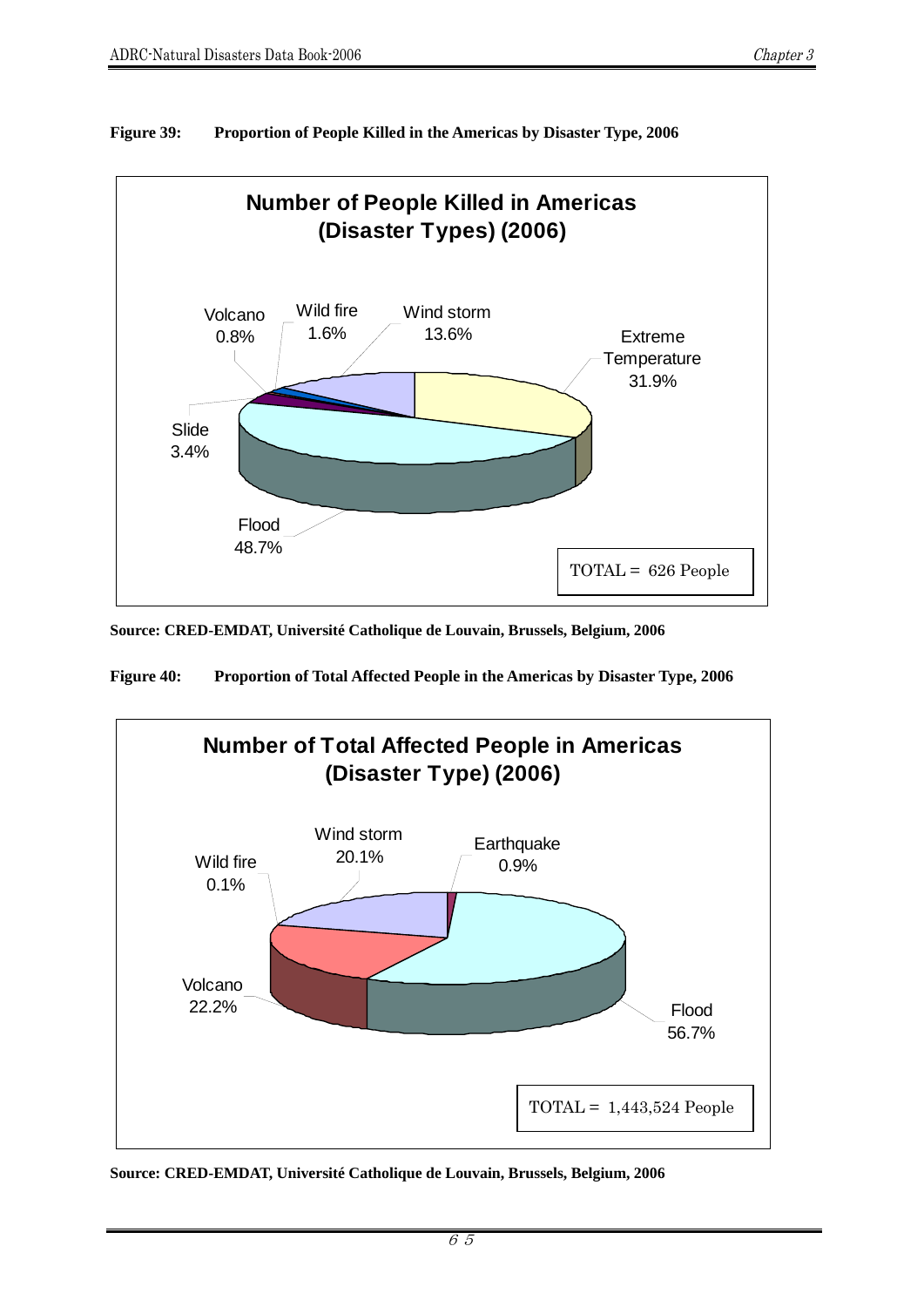

# **Figure 41: Proportion of Damage in the Americas by Disaster Type, 2006**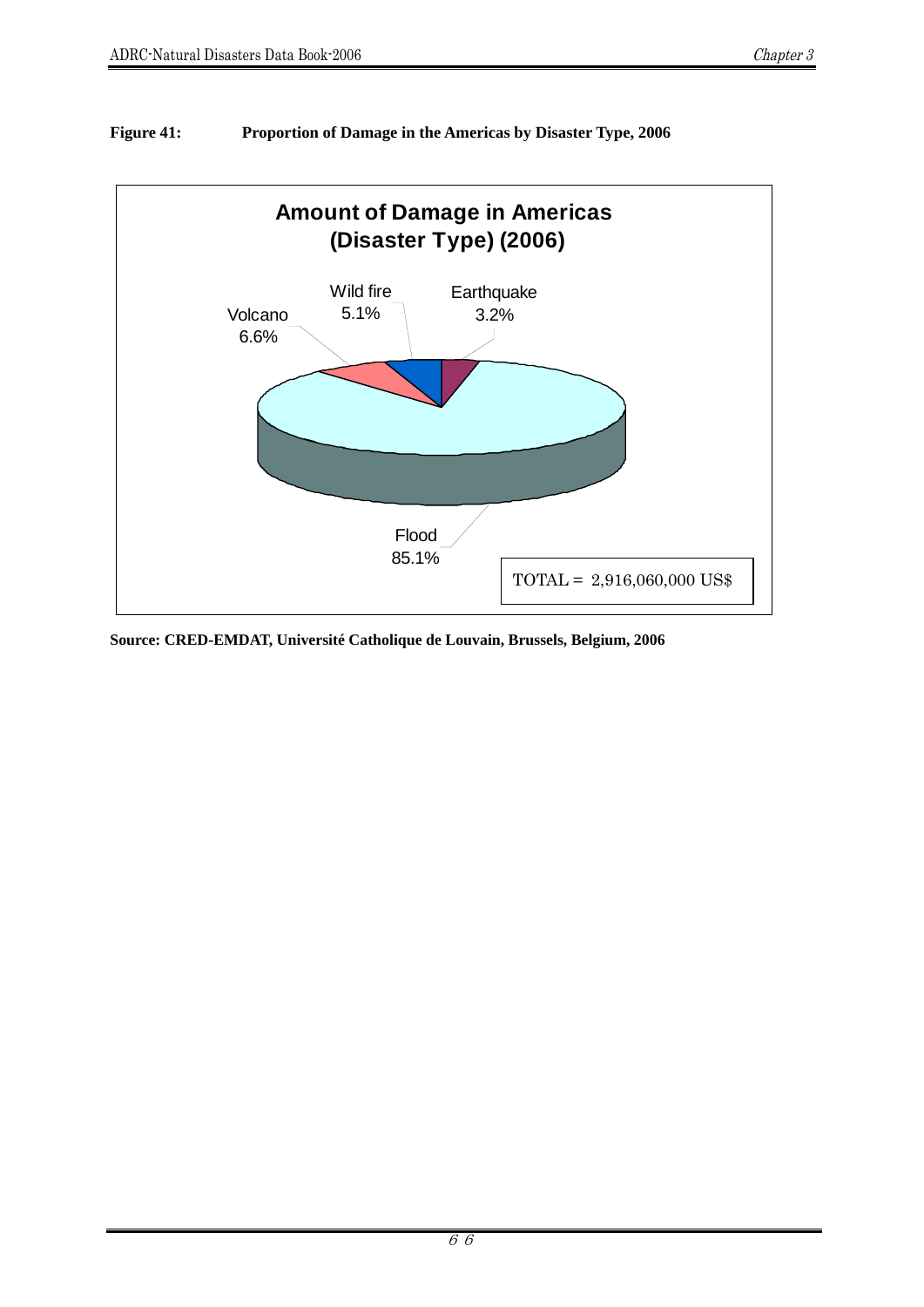## **3.2.3 Characteristics of Disasters in Asia**

An earlier chapter demonstrated the high vulnerability of the Asian region to natural disasters. The same trend will be observed here. Floods, wind storms, earthquakes, landslides, and epidemics occurred at a greater rate than other disasters in 2005 (Figure 42). About 73% of the disasters in Asia consisted of floods and wind storms, followed by earthquakes (9%), landslides (8%) and epidemics (4%). It is worth noting that earthquakes and tsunami in Indonesia caused considerable human losses (about 41%) in Asia, followed by floods, wind storms and slides (Figure 43). Floods in China, India and Bangladesh also contributed to the high death toll in Asia. Figure 44 shows that wind storms, floods, droughts, and earthquakes caused severe human suffering in Asia, as these accounted for almost all the people affected by natural disasters in the region in 2006. Although the Indonesia earthquake caused heavy human losses, this earthquake and tsunami did not account for a large percentage of the total affected people in Asia in 2006. Furthermore, about 86% of the economic damage sustained was due to windstorms and earthquakes. The remainder was due to floods and droughts (Figure 45). Clearly, the Asian region is severely disaster-prone and vulnerable to both hydro-meteorological and geophysical disasters. The following figures highlight these trends.



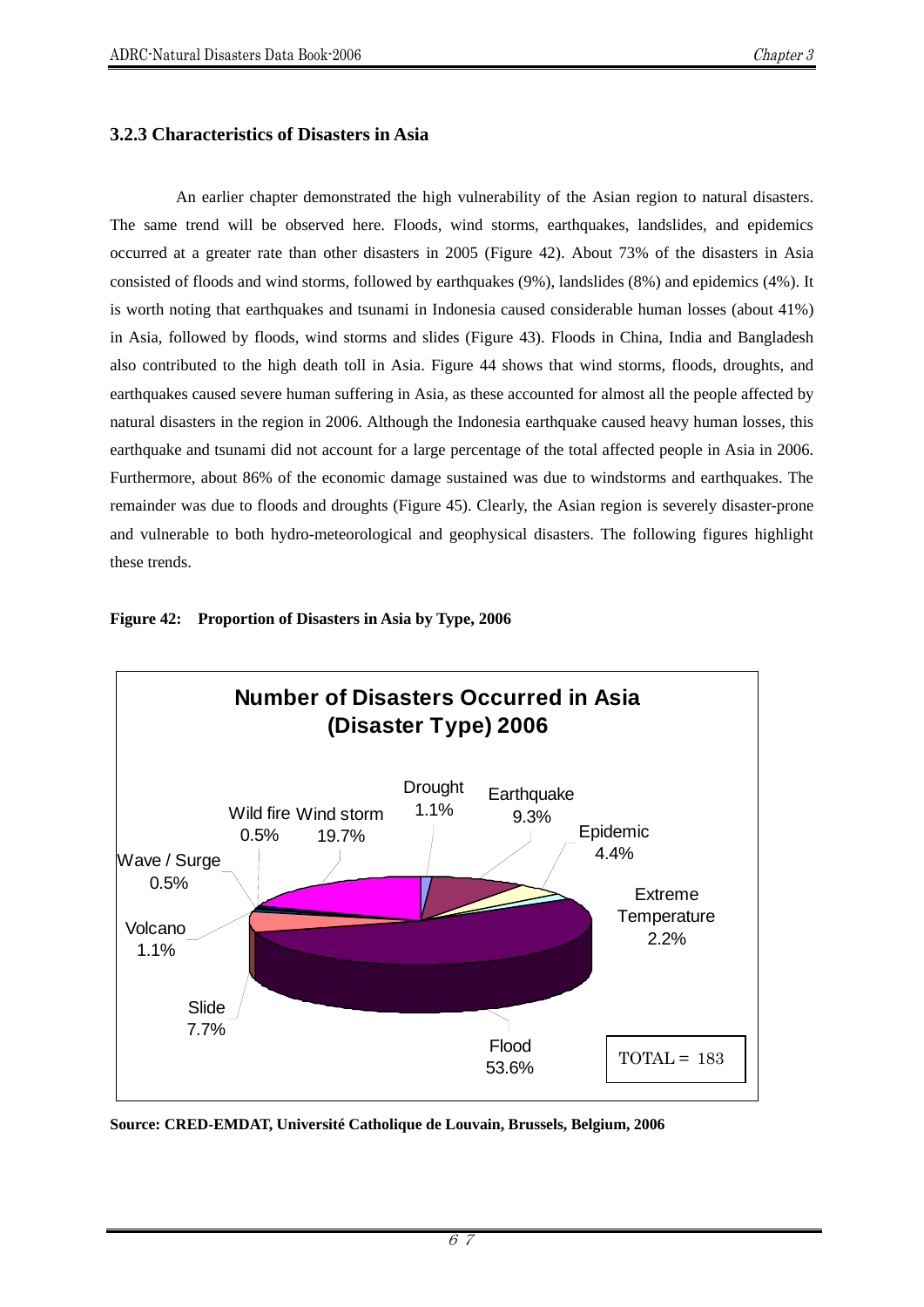

**Figure 43: Proportion of People Killed in Asia by Disaster Type, 2006** 

**Source: CRED-EMDAT, Université Catholique de Louvain, Brussels, Belgium, 2006** 

**Figure 44: Proportion of Total Affected People in Asia by Disaster Type, 2006** 

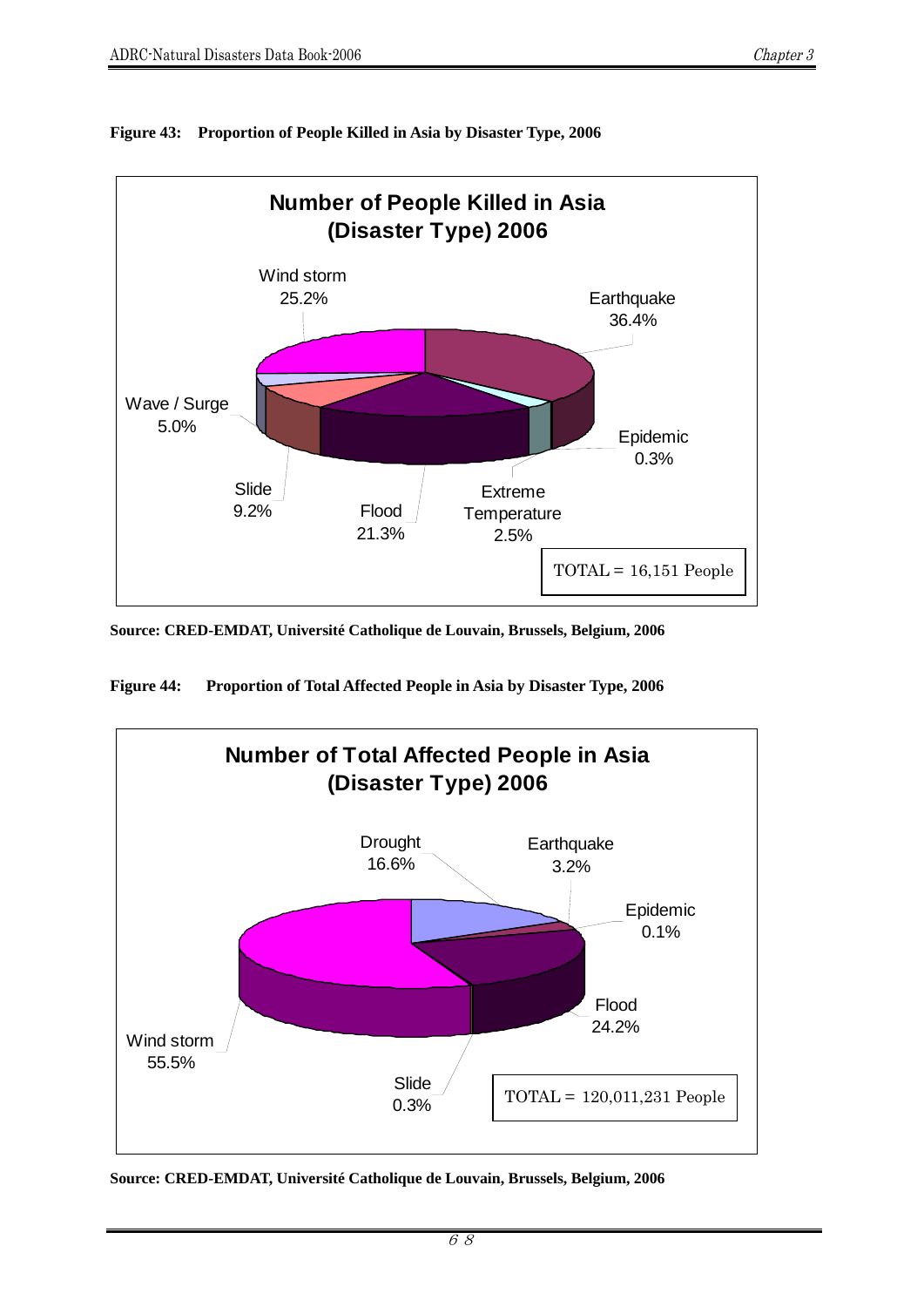

# **Figure 45: Proportion of Damage in Asia by Disaster Type, 2006**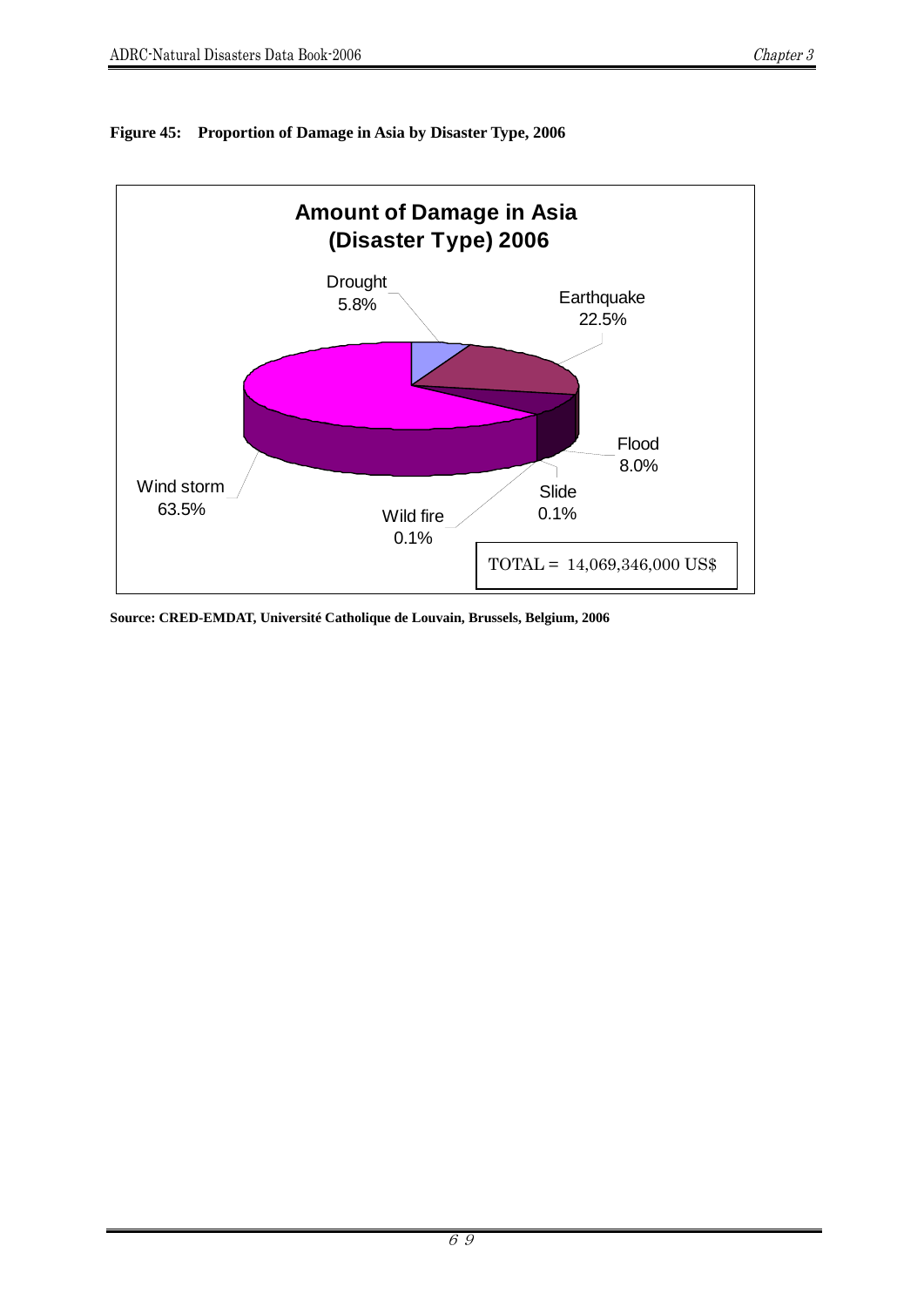# **3.2.4 Characteristics of Disasters in Europe**

The year 2005 was not a difficult year for Europe in comparison with the devastating floods of 2002 and the extreme temperatures of 2003. But once again, 2006 saw some events of extreme temperatures causing devastation and human loss in the region. Figures 46 to 49 show that mainly extreme temperatures and floods caused severe human losses in the region. The majority of disasters in 2006 were floods and extreme temperatures, accounting for 77% of all disasters (Figure 46). The majority of human losses were due to extreme temperatures (98%), followed floods (Figure 47). All of these disasters caused about 99% of the total human losses in the region in 2006. Furthermore, 91% of the total affected people were affected by floods and extreme temperatures (Figure 48), in contrast to 2005 which saw winstorms affecting majority of the people in the region. In 2004 many people were affected by floods (88%). In 2002, as many as 84% were affected by floods, whereas in 2003, many people were killed by extreme temperatures (99%). Floods in Romania, Serbia, Czech Republic, and Switzerland, and cold wave in Belarus, Ukraine and Russia contributed significantly to the human losses and economic damage in this region in 2006. In 2004, droughts created heavy economic losses in the region, but in 2005 floods caused severe economic damage in the region (much as they had in 2003). The year 2006 was a rather tumultuous one for Europe, which once again sustained significant damage caused by hydro-meteorological disasters.



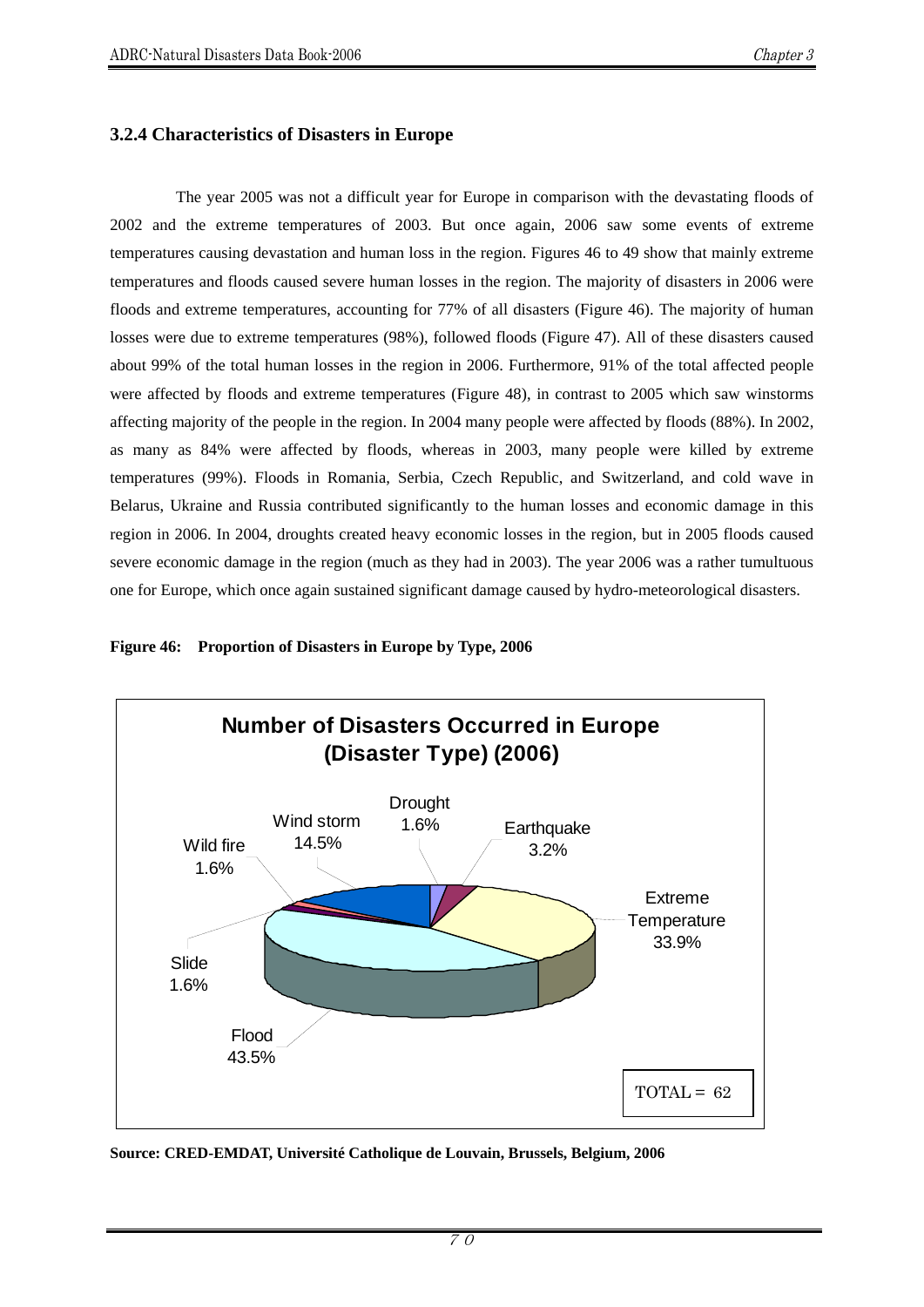

**Figure 47: Proportion of People Killed in Europe by Disaster Type, 2006** 

**Source: CRED-EMDAT, Université Catholique de Louvain, Brussels, Belgium, 2006** 

**Figure 48: Proportion of Total Affected People in Europe by Disaster Type, 2006** 

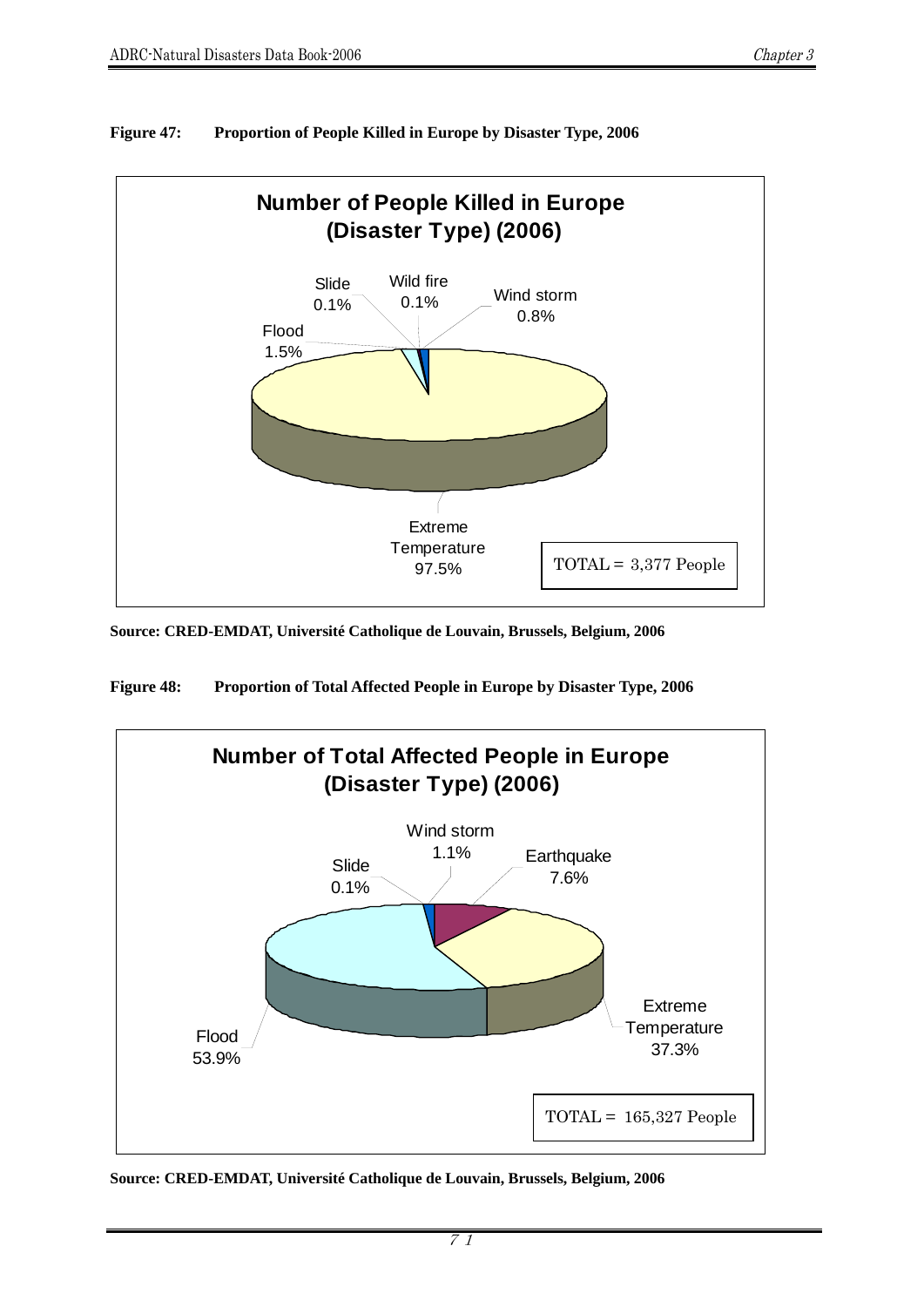



**Source: CRED-EMDAT, Université Catholique de Louvain, Brussels, Belgium, 2006**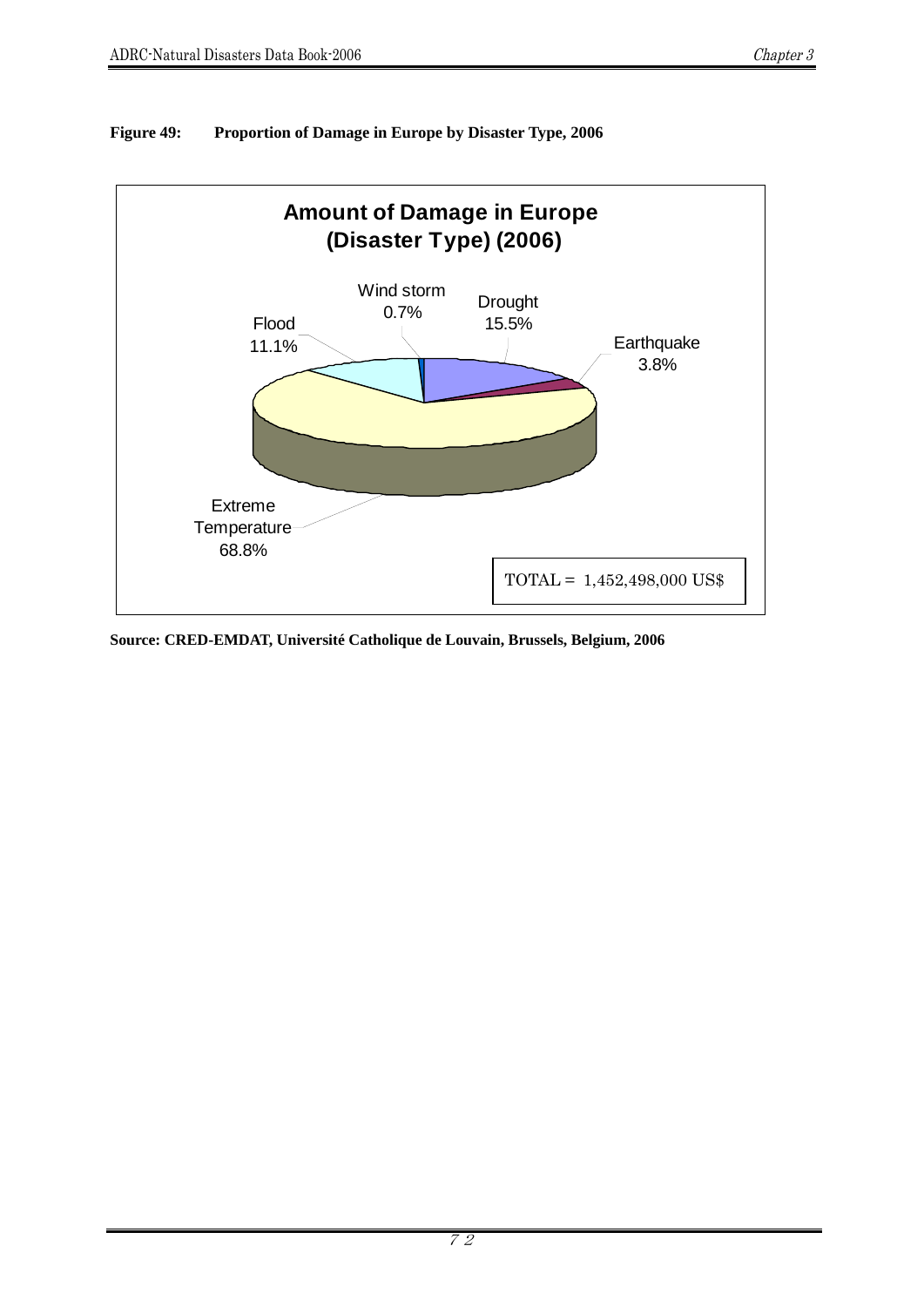# **3.2.5 Characteristics of Disasters in Oceania**

Disaster trends in Oceania were a bit different from those of other regions in previous years as well as in the year 2006, as the natural disasters strayed from the average regional pattern. Not all types of natural disasters occurred here, but the majority that did occur were floods, wind storms, and wildfire, accounting for 76% of the total. The remainder consisted of volcanic eruptions, slides, and drought (Figure 50). The majority of human losses were due to landslides (57%), followed by wildfire and floods (Figure 51). This was due to the slides in Papua New Guinea, floods in Australia and Papua New Guniea, wild fires in Australia and storms in the Pacific island country Fiji and Australia. The total affected people in Oceania in 2006 were largely affected by floods in Papua New Guinea and Australia, and windstorms in Australia (95%), while the remainder was subject to volcanic activity in Vanuatu (Figure 52). The Papua New Guinea floods and windstorms in Australia accounted for the majority of those affected in Oceania in 2006. This is due to severe wind storms that hit Australia and the nearby small Pacific island countries, and wild fires in Australia. The majority of the economic damage was caused by wind storms (91%) and wild fires (8%), mainly from Australia, as shown in Figure 53.

Though Oceania is vulnerable to both hydro-meteorological and geo-physical disasters due its geographical location, in 2006 Oceania experienced mainly hydro-meteorological disasters that created severe economic losses and human sufferings.

#### **Figure 50: Proportion of Disasters in Oceania by Type, 2006**



**Source: CRED-EMDAT, Université Catholique de Louvain, Brussels, Belgium, 2006** 

73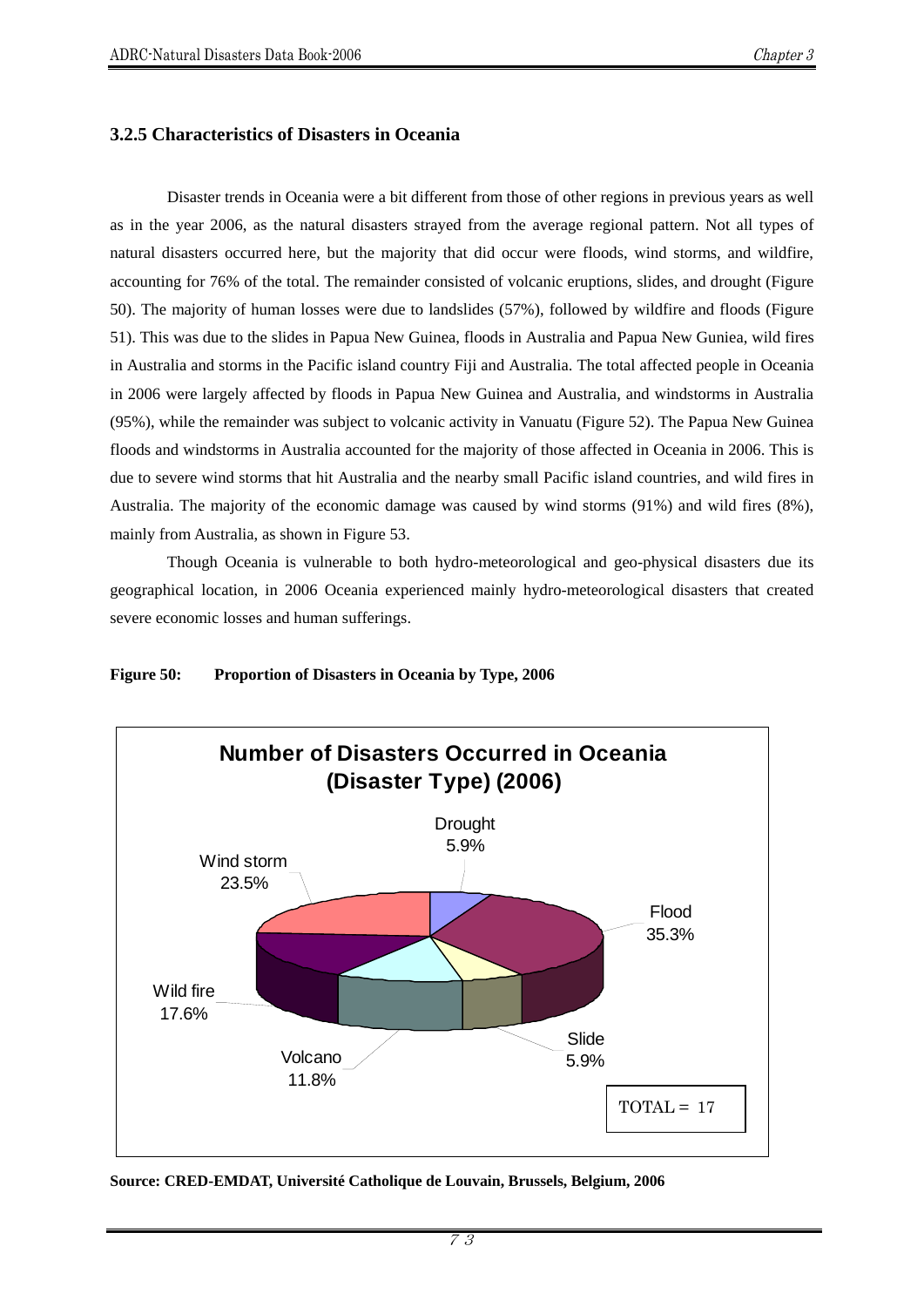

# **Figure 51: Proportion of People Killed in Oceania by Disaster Type, 2006**

**Source: CRED-EMDAT, Université Catholique de Louvain, Brussels, Belgium, 2006** 

**Figure 52: Proportion of Total Affected People in Oceania by Disaster Type, 2006**